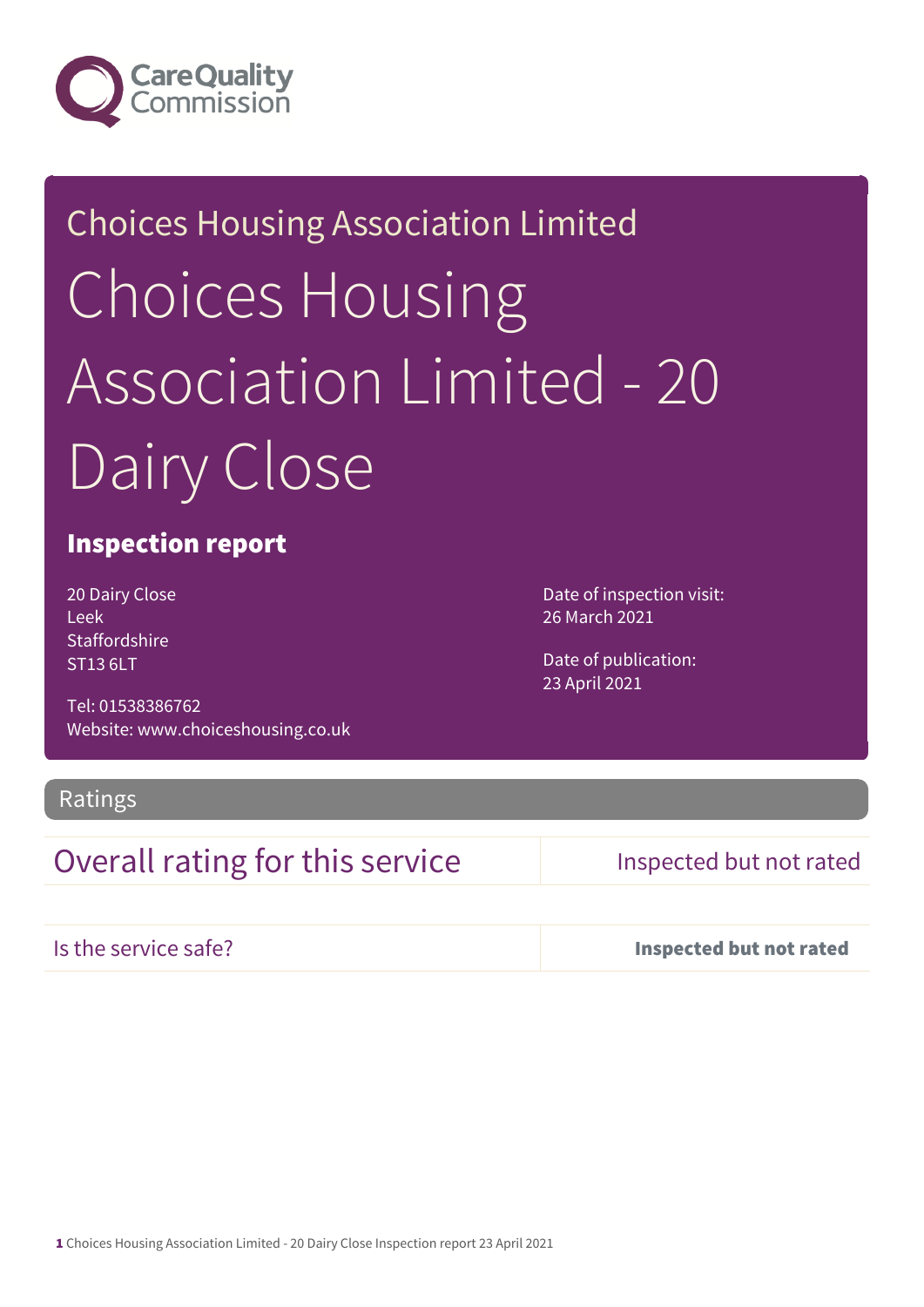## Summary of findings

### Overall summary

20 Dairy Close is a care home which provides accommodation and personal care for up to four people with a learning disability, who may also be living with dementia. At the time of our inspection, four people were using the service.

We found the following examples of good practice.

- The registered manager had introduced new visiting protocols, in line with guidance introduced on 08 March 2021.These had been clearly communicated to people's family and friends and were being kept under review as individual visits went ahead, to maintain people's safety.
- Alternatively, outdoor visits were continued using a free-standing Perspex screen, which enabled visits without the need to enter the home. A booking system was in place and enhanced cleaning was undertaken following any visits, which minimised any potential spread of infection.
- The registered manager had produced a pictorial guide to COVID-19 testing and vaccination to support and reassure people about the processes involved.
- Staggered mealtimes had been introduced to reduce mixing and promote social distancing. Staff told us people had taken well to this change and had resulted in other positive benefits such as improved concentration, which helped reduce choking risks. Staff now worked longer shifts to reduce the need for staff changeovers and potential for spread of infection.
- Staff felt well supported by the registered manager and used a social media group to keep in regular contact with each other. They could also access confidential counselling offered by the provider to support their wellbeing.
- The registered manager was in daily contact with the provider to ensure Personal Protective Equipment (PPE) stock levels were safely maintained at all times. Staffing levels were also closely monitored and a 'bubble' system had been developed to provide support to services in the event of an outbreak.
- The service had a winter plan which reflected on learning from the provider's other services, to ensure infection outbreaks were effectively prevented or managed.
- ●The environment was clean. Staff completed regular touch point cleaning and deep cleans to ensure the risk of cross transmission was reduced.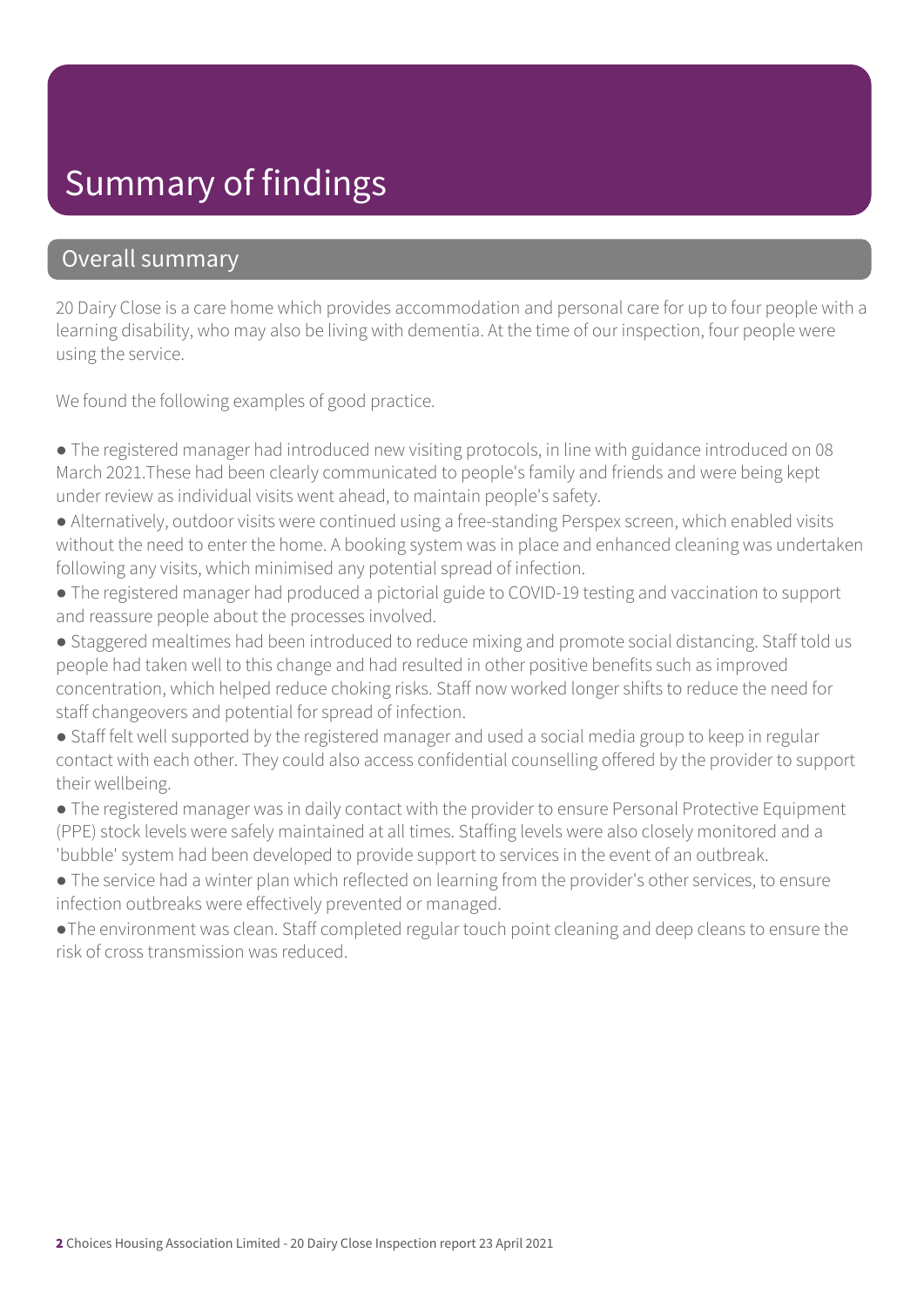## The five questions we ask about services and what we found

We always ask the following five questions of services.

Further information is in the detailed findings below.

Is the service safe? Inspected but not rated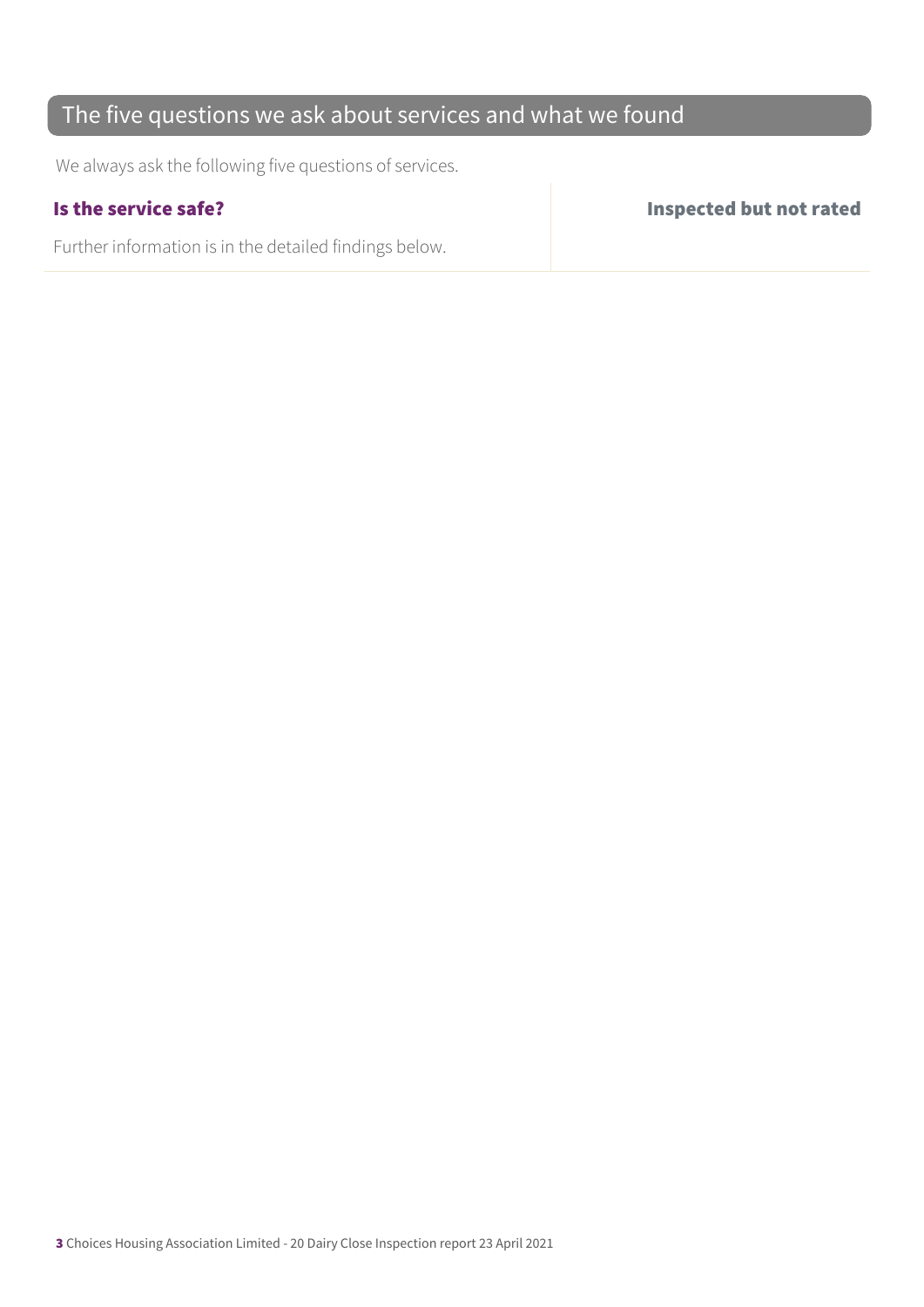

# Choices Housing Association Limited - 20 Dairy Close

Detailed findings

# Background to this inspection

We carried out this inspection under Section 60 of the Health and Social Care Act 2008 as part of our regulatory functions. This inspection was planned to check whether the provider is meeting the legal requirements and regulations associated with the Health and Social Care Act 2008.

As part of CQC's response to the coronavirus pandemic we are looking at the preparedness of care homes in relation to infection prevention and control. This was a targeted inspection looking at the infection control and prevention measures the provider has in place.

This inspection took place on 26 March 2021 and was announced.